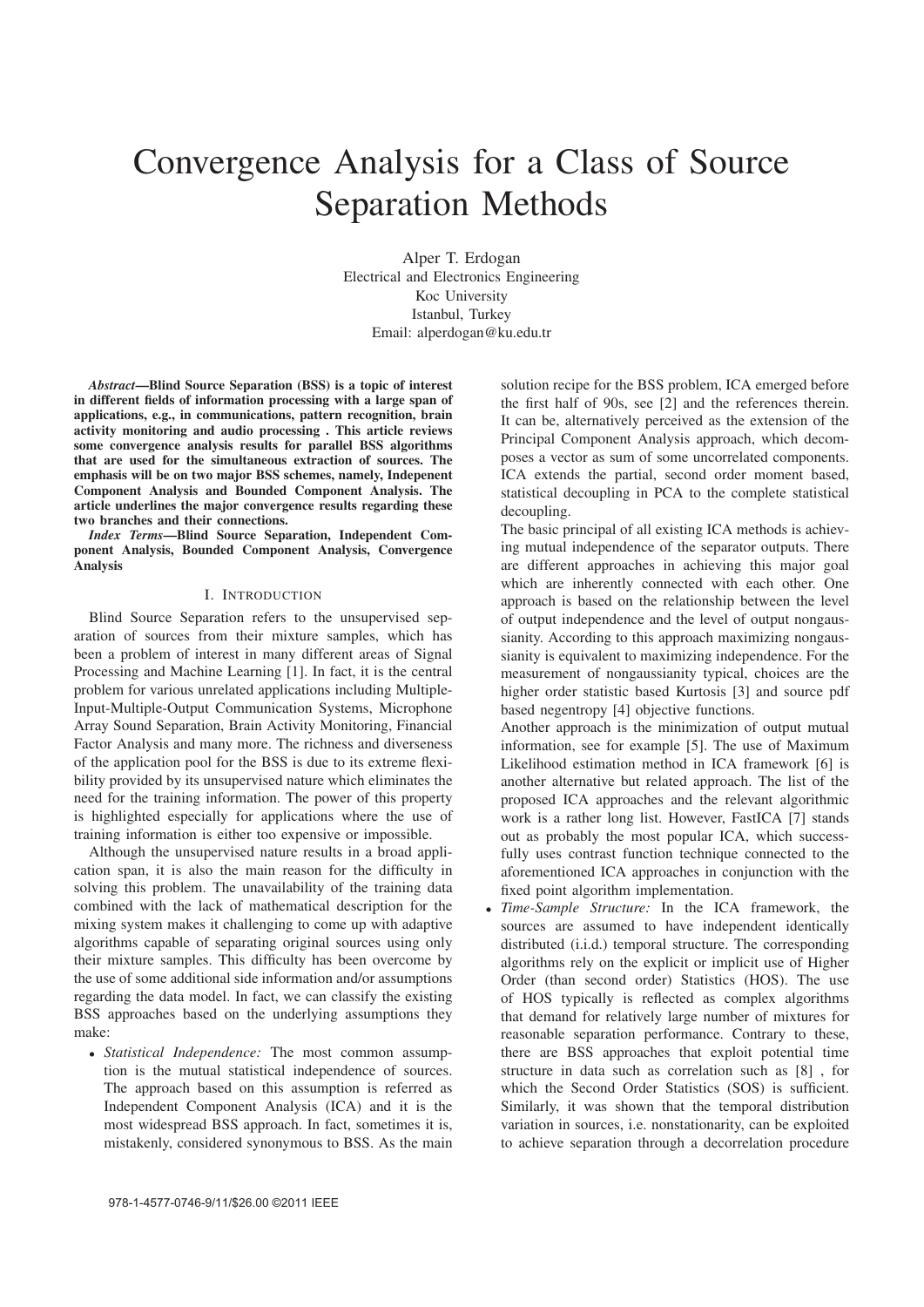[9]. Another example of time structure used for separation is the cyclostationary property of digital communication sources, see for example [10] and the references therein.

- *Sparseness:* Sparseness is another structure exploited in BSS leading to Sparse Component Analysis (SCA) [11] The sparsity of the speech sources in time-frequency plane can also be exploited for the audio separation purposes [12].
- *Special Distribution Structure of Communication Signals:* The extension of the blind equalization of single communication channels led to the special BSS algorithms targeted for MIMO communication applications. Among these we can list the Constant Modulus Algorithm, utilizing constant magnitude structure of FM and QPSK communication signals [13], [14] and the Finite Alphabet Algorithm utilizing special constellation structure of digital communication signals [15].
- *Boundedness:* In typical practical BSS applications source values take their values from a compact set. This property has been exploited especially in some recent ICA algorithms. The potential for utilizing boundedness property in ICA framework was first put forward in [16]. In this work, Pham reformulated the mutual information cost function in terms of order statistics. In the bounded case, this formulation leads to the effective minimization of the separator output ranges. The reference [17] introduced output infinity norm minimization based geometric approach for the separation of bounded sources with peak symmetry, as an extension of convex optimization based blind equalization algorithms [18], [19]. In this article, the equivalence of global optima of the corresponding cost function and the perfect separators is proven. In addition, a subgradient search based adaptive algorithm with low complexity update rule is provided. The same article also illustrated that the exploitation of the boundedness property resulted in superior performance compared to conventional ICA schemes such as FastICA [7] and Multi-user Kurtosis [20]. This performance advantage is magnified especially for short data bursts. The proposed BSS approach was employed for enhancing the data rates of optical-fiber communication systems [21], [22]. In reference [23], a globally convergent algorithm is provided for the same bounded-magnitude BSS framework. Around the same time frame, Vrins et. al. independently contributed to the area of ICA for sources with finite support [24], [25].

In a recent article [26], it was shown that under the generic boundedness assumption about the sources, a more general framework than ICA can be constructed. This framework is named Bounded Component Analysis (BCA) and it makes weaker assumptions about the relation among the sources. According to BCA approach, if the sources are bounded, the independence assumption can be replaced with a more general assumption about domain separability, which can be stated as "(the convex hull of the) support set of the joint distribution of

sources can be written as the Cartesian product of (the convex hull of the ) support sets of the individual source distributions. Note that independence assumption implies domain separability condition, however, the reverse is not necessarily true. Therefore under the source boundedness assumption BCA forms a more general framework which allows separation of dependent sources and which includes ICA as a special case.

In this article, we review some results regarding the convergence of both ICA and BCA algorithms. The focus will be on the BSS algorithms extracting sources in parallel (instead of sequential peeling approach). For this purpose, in Section II we introduce the setup for the assumed BSS problem. In Section III, we discuss parallel ICA and BCA algorithms. The discussion on the comparative convergence analysis results is provided in Section IV. Finally, Section V is the conclusion.

#### II. BLIND SOURCE SEPARATION SETUP

The basic setup for the BSS problem is shown in Figure 1: In this set up



Fig. 1. Simulation Results

•  $s_1(k), s_2(k), \ldots s_n(k)$  area the desired sources. Without loss of generality, they are assumed to be zero mean signals. We also define the source vector sequence as

$$
\mathbf{s}(k) = \begin{bmatrix} s_1(k) \\ s_2(k) \\ \vdots \\ s_p(k) \end{bmatrix} . \tag{1}
$$

- The memoryless mixing system is represented with the matrix  $\mathbf{H} \in \mathbb{R}^{q \times p}$ , where q, the number of mixtures is assumed to be greater than or equal to  $p$ , the number of sources, i.e., the (over)determined case. For the invertibility of the mixing, we further assume that  $H$  is full-rank.
- $y_1(k), y_2(k), \ldots, y_q(k)$  are the mixture sequences. We define the mixture vector sequence as

$$
\mathbf{y}(k) = \begin{bmatrix} y_1(k) \\ y_2(k) \\ \vdots \\ y_q(k) \end{bmatrix} . \tag{2}
$$

The relation between the mixture vectors and source vectors is simply given by

$$
\mathbf{y}(k) = \mathbf{H}\mathbf{x}(k). \tag{3}
$$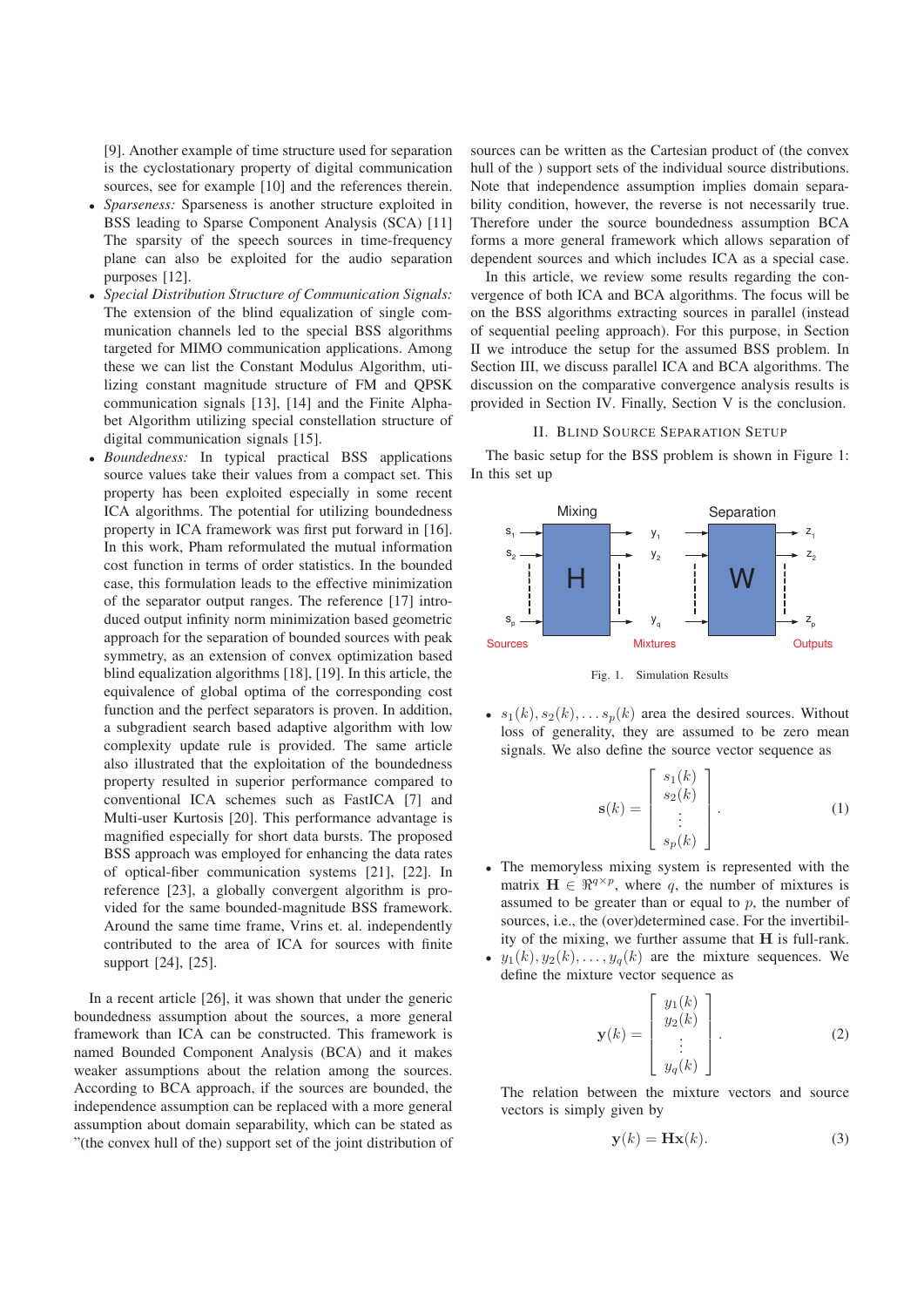- The separation system is represented by the matrix  $W \in$  $\mathbb{R}^{p \times q}$
- $z_1(k), z_2(k), \ldots, z_p(k)$  are the separator outputs. The separator output vector sequence is defined as

$$
\mathbf{z}(k) = \begin{bmatrix} z_1(k) \\ z_2(k) \\ \vdots \\ z_p(k) \end{bmatrix} . \tag{4}
$$

Based on these definitions, the separator output vector can be written as

$$
\mathbf{z}(k) = \mathbf{W}\mathbf{y}(k). \tag{5}
$$

• We also define the overall mapping from sources to separator outputs as the matrix  $G \in \mathbb{R}^{p \times p}$ , which is related to mixing and separation processes by

$$
G = WH.
$$
 (6)

- The goal of the BSS problem is to train the separator matrix W using the available set of mixture samples  $\mathcal{Y} =$  $\{y(1), y(2), \ldots, y(L)\}\$  such that the separator outputs are as close as possible to the original sources. We should note that there are two fundamental uncertainties that can not be overcome unless some additional side information exists. These are
	- *Permutation Ambiguity*: It is not possible to determine the exact ordering of the sources,
	- *Sign Ambiguity*: It is not possible to determine the sign of the individual sources.

Therefore, under the existence of these ambiguities, the goal of expecting W to be equal to a left inverse of  $H$  is too ambitious. It is only reasonable to expect  $W$ to converge to vicinity of the so-called perfect separator matrices for which the overall mapping satisfies the relation

$$
G = DP.
$$
 (7)

Here  $P$  is a permutation matrix, corresponding to the permutation ambiguity, and D is a diagonal matrix with  $\{\pm 1\}$  entries at the diagonal, corresponding to sign ambiguity.

# III. PARALLEL BSS ALGORITHMS

In order to achieve the goal of separation outlined in the previous section, there are two fundamental approaches:

• *Sequential Separation Methods:* In this approach, the sources are extracted from the mixture sequentially. In this so-called Deflationary scheme, sources are extracted one at a time. Once a source is obtained, its contribution to the mixture is eliminated and the procedure is repeated for the remaining sources. This onion peeling approach is convenient due to the relative simplicity of the single source extraction process. In addition the convergence analysis in this case is more tractable (see for example [23]) compared to its parallel counterpart. However, the

error propagation is the main practical issue concerning deflationary algorithms. The errors made in the extraction of the previous sources results in error growth in the following stages.

• *Parallel Separation Methods:* The class of BSS algorithms under this category extracts all sources in parallel. It is essentially a vector extraction process where the size of the vector is equal to the number of sources. Although performance-wise this is a better approach, the convergence analysis in this case is more challenging.

The focus of this article is to highlight convergence results for the algorithms in the second class, namely parallel BSS algorithms for both ICA and BCA schemes. The parallel ICA and BCA algorithms are briefly discussed in the following subsections.

# *A. Parallel ICA Algorithms*

As noted in the introduction section, the ICA algorithms exploit source independence to train the separator matrix. The goal of achieving independence at the separator output is equivalent to the goal of obtaining "perfect separators" defined in the previous subsection.

The goal of achieving independence is typically implemented by a two step procedure:

1. *Whitening:* In the first step, first the uncorrelated mixtures are obtained from the original mixtures, through a prewhitening matrix  $\mathbf{W}_{pre}$ :

$$
\mathbf{x} = \mathbf{W}_{pre} \mathbf{y}.\tag{8}
$$

The usual procedure to obtain the pre-whitening is to apply square-root factorization to the sample correlation matrix  $\hat{\mathbf{R}}_y = \frac{1}{L} \sum_{k=1}^L \mathbf{y}_k \mathbf{y}_k^T$  (of mixtures)

$$
\hat{\mathbf{R}}_y = \hat{\mathbf{R}}_y^{1/2} \hat{\mathbf{R}}_y^{T/2},\tag{9}
$$

where  $\hat{\mathbf{R}}_y^{1/2}$  is any rectangular square-root of  $\hat{\mathbf{R}}_y$ . Then the pre-whitening matrix is set as

$$
\mathbf{W}_{pre} = (\hat{\mathbf{R}}_y^{1/2})^\dagger. \tag{10}
$$

2. *Orthogonal Separation:* The output of the previous step is an uncorrelated vector. However, it is not necessarily an independent vector. An adaptive orthogonal separator Θ is trained to separate sources from the uncorrelated mixtures. The overall separator output can be written as

$$
z = \Theta x. \tag{11}
$$

In the ICA approach, obtaining orthogonal separator is typically posed as an optimization problem

maximize 
$$
J(\Theta)
$$
 (12)  
subject to  $\Theta \Theta^T = \mathbf{I}$ 

reflecting the goal to achieve independence in z. The objective function selected as a measure of independence or non-Gaussianity of the separator output z, such as negentropy and (negative) mutual information [1]. A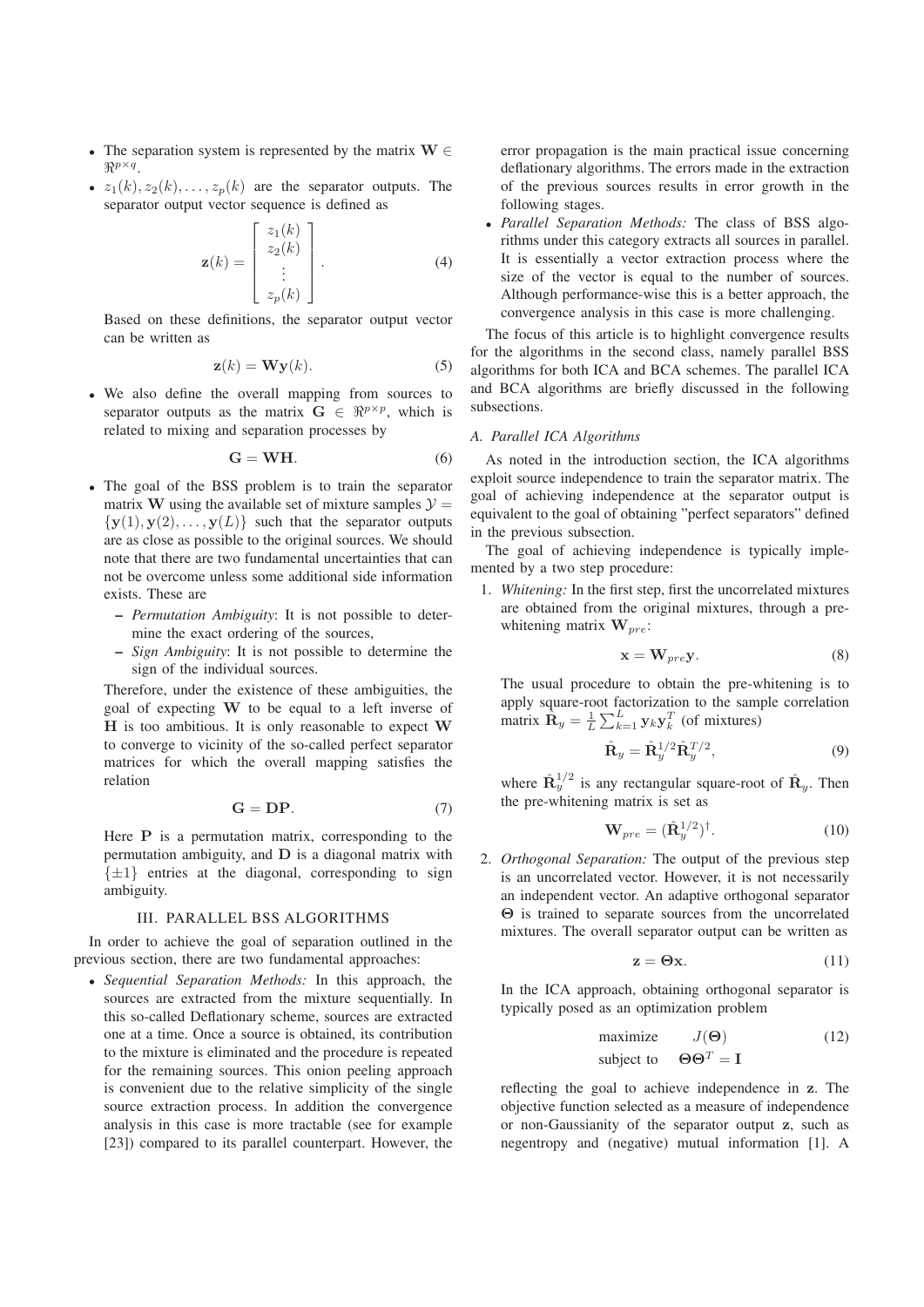common objective function is the cummulative Kurtosis function which can be written as

$$
J(\Theta) = \sum_{k=1}^{p} K(z_k)
$$
 (13)

where the kurtosis operator is defined as

$$
K(u) = E(u4) - 3E(u2)2.
$$
 (14)

It is common to apply a two step iterative algorithm to obtain the solution of the problem in (12):

$$
\underline{\Theta}^{(k+1)} = \Theta^{(k)} + \mu^{(k)} \nabla_{\Theta} J(\Theta^{(k)}) \qquad (15)
$$

$$
\Theta^{(k+1)} = M_O(\underline{\Theta}^{(k)}) \tag{16}
$$

where

–  $\mu^{(k)}$  is the step size at the  $k^{th}$  iterations,

–  $M_O$  is the mapping to orthogonal set.

In the first step of the above iterative method, the usual gradient ascent update is applied. However, this operation would potentially move the  $\Theta$  out of the constraint set. The second step maps the resulting orthogonal separator to a "nearby" orthogonal matrix. Among the different algorithms for  $M_O$ , the most common ones are

- $-$  *QR decomposition based M* $\sigma$ : QR decomposition is applied to the argument of  $M_O$ . The output is selected as the orthogonal Q component of the decomposition.
- $-$  *Polar decomposition based*  $M_O$ : Polar decomposition is applied to the argument of  $M_O$ , i.e., it is written as the product of a orthogonal matrix with a positive definite matrix. Then the orthogonal component is assigned the output of the mapping. This  $M<sub>O</sub>$  has the nice feature that the resulting output is the closest orthogonal matrix (in Frobenius norm or induced 2-norm sense) to the argument of the mapping.

#### *B. Parallel BCA Algorithms*

As discussed in the introduction section, Bounded Component Analysis do not assume the sources to be independent but bounded with domain separability condition. Therefore, in the following treatment we'll allow sources to be dependent, however, to draw direct parallels between the convergence analysis of ICA and BCA, we do assume that the sources are uncorrelated. The uncorrelated source assumption is not required in BCA framework. In fact, it is possible to develop BCA algorithms that can successfully separate dependent sources [27].

In reference [28], the following optimization scheme is proposed to separate independent sources with finite support:

$$
\begin{array}{ll}\text{minimize} & L(\Theta, \mathbf{b})\\ \text{subject to} & \Theta\Theta^T = \mathbf{I} \end{array} \tag{17}
$$

where

$$
L(\mathbf{\Theta}, \mathbf{b}) = \sum_{k=1}^{p} \|\mathbf{\Theta}_{k,:} \mathbf{x} + \mathbf{b}\|_{\infty}
$$
 (18)

and x is the vector of whitened mixtures. The same setting can be used as a BCA approach for uncorrelated (but not necessarily independent) sources. The corresponding iterative parallel algorithm can be written as

$$
\mathbf{b}^{(i+1)} = \mathbf{b}^{(i)} - \mu_{\mathbf{b}}^{(i)} \sum_{k=1}^{p} \sum_{l \in I_k^{(i)}} \lambda_l^{(k,i)} sign(z_k^{(i)}(l)) \mathbf{e}_k \qquad (19)
$$

$$
\underline{\Theta}^{(i+1)} = \Theta^{(i)} - \mu_{\Theta}^{(i)} \sum_{k=1}^{p} \sum_{l \in \mathcal{I}_k^{(i)}} \lambda_l^{(k,i)} sign(z_k^{(i)}(l)) \mathbf{e}_k \mathbf{x}_l^{T}(20)
$$

$$
\Theta^{(i+1)} = M_O \{ \underline{\Theta}^{(i+1)} \},\tag{21}
$$

where

- $e_k$  is the standard basis vector with all zeros except  $k^{th}$ entry with unity value,
- $\mathcal{I}^{(k,i)}$  corresponds to the set containing indexes of the peak magnitues for the output  $k$  and at iteration  $i$ ,
- $\lambda_l^{(k,i)}$  are the convex combination coefficients with the property  $\lambda_l^{(k,i)} \ge 0$  and  $\sum_{l \in \mathcal{I}_k^{(i)}} \lambda_l^{(k,i)} = 1$ ,
- $\mu_b$  and  $\mu_\Theta$  are step sizes for the corresponding search variables.

# IV. CONVERGENCE ANALYSIS RESULTS

The main difficulty regarding the convergence analysis of both parallel ICA and BCA algorithms is the non-convex structure of the constraint set, i.e., the set of orthogonal matrices, in the corresponding optimization settings in (12) and (17). In fact, the main obstacle for the tractability of the analysis is due to the existence of  $M_{\odot}$ , mapping to the nearby orthogonal matrix, at the last phase of both algorithms. However, we can still obtain useful results for the convergence especially for the polar factorization based  $M_O$  (which will be referred as  $M_O^P$ ). Two important features of the polar factorization based  $M_O$ , which are the significant tools for the analysis are outlined by the following two lemmas [29]:

*Lemma 1:* For a full rank square matrix A and a orthogonal matrix  $\mathbf{\Theta}, M_O^P(\mathbf{\Theta} \mathbf{A}) = \mathbf{\Theta} M_O^P(\mathbf{A}).$ 

*Lemma 2:* For a full rank square matrix **A**,  $M_O^P(A) = I$ , if and only if, A is a positive-definite matrix.

The convergence analysis results for parallel ICA and BCA algorithms employing  $M_O^P$  are discussed in the following two subsections.

# *A. Convergence Results for Parallel ICA Algorithms*

The fixed or stationary points of the algorithms are the potential convergence points, and hence, their detailed investigation play a critical role. The following theorem [29], provides a general characterization of these points for the parallel ICA algorithm in (15-16):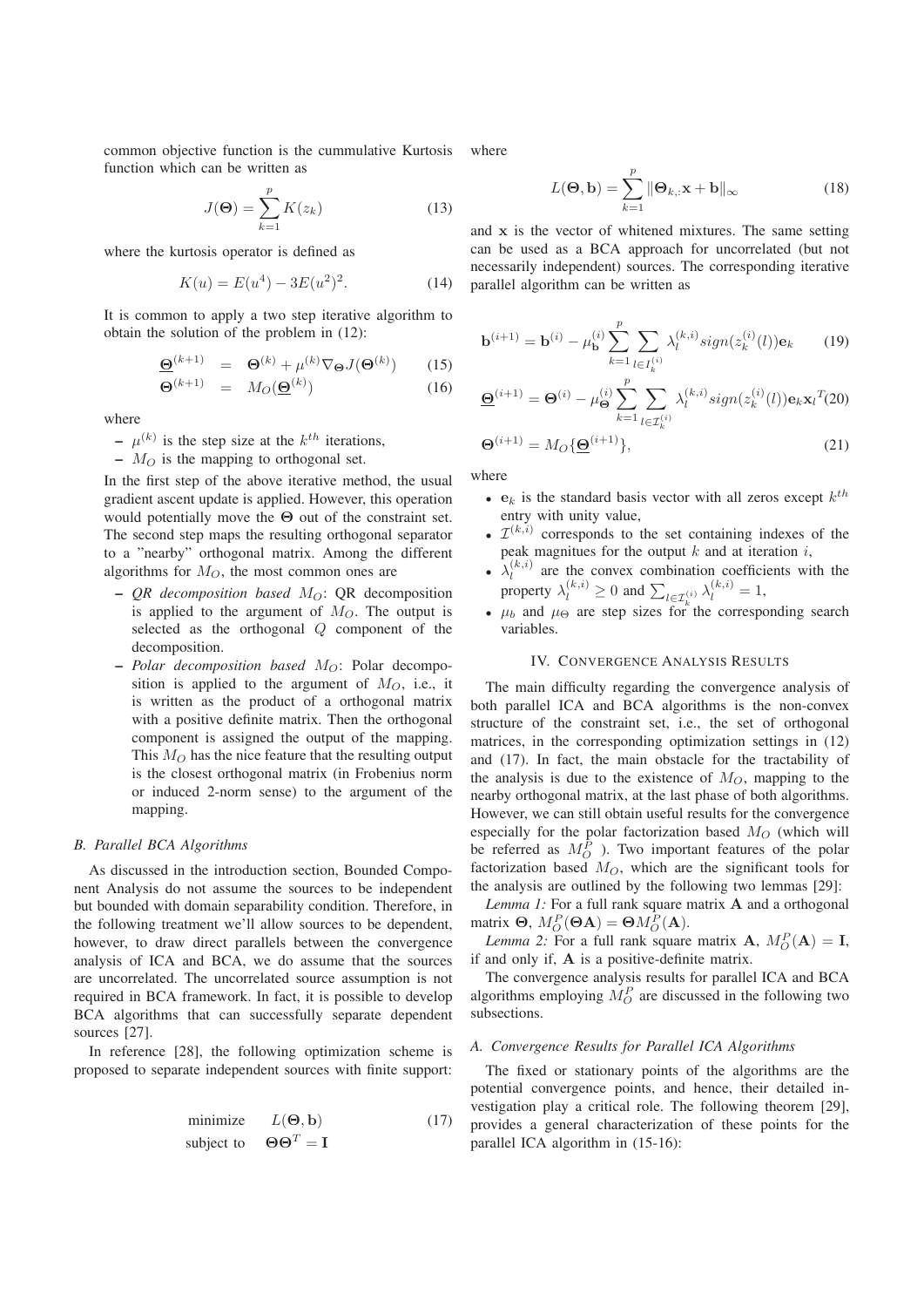*Theorem 1:* For the algorithm in (15-16) employing  $M_Q^P$ , and using sufficiently small step sizes to ensure full rank condition for  $\Theta$ , the overall mapping  $G_*$  is a stationary point if and only if there exists a symmetric matrix S for which  $\nabla_{\mathbf{G}}J(\mathbf{G}_{*})=\mathbf{G}_{*}\mathbf{S}.$ 

According to the above theorem, for a orthogonal matrix to qualify as a stationary point of the parallel ICA algorithm, the gradient of the objective function at that point should lie in the normal space of the orthogonal matrix set at that point. The above characterization can be applied to some detailed characterization of the Kurtosis based objective function in (13). The gradient of this objective function (with respect to overall mapping G) is given by

$$
\nabla_{\mathbf{G}} J(\mathbf{G}) = 4\mathbf{G}^{\odot 3} \mathbf{K}
$$
 (22)

where  $\mathbf{K} = diag(\kappa_1, \kappa_2, \dots, \kappa_p)$  is a diagonal matrix containing source kurtosis values, which area assumed to be positive, and  $\mathbf{G}^{\odot k}$  stands for  $k^{th}$  Hadamard power of G. Based on this gradient expression and the characterization in Theorem 1, we can write examples of the stationary points as

- *Perfect Separators*: For perfect separators in (7),  $\nabla_{\mathbf{G}} J(\mathbf{G}) = 4\mathbf{D}^3 \mathbf{P} = \mathbf{G} 4\mathbf{D}^2 \mathbf{P} \mathbf{K}$ . Since  $4\mathbf{D}^2 \mathbf{P} \mathbf{K}$  is symmetric (in fact, diagonal), perfect separators are stationary points
- *Matrices with constant magnitude nonzero entries at each column*: For a matrix whose non-zero entries on on column *j* has fixed magnitude  $(\beta_i)$ , if we define  $\mathbf{B} = diag(\beta_1, \beta_2, \dots, \beta_p)$ , we can write  $\nabla_{\mathbf{G}} J(\mathbf{G}) =$  $4GB<sup>2</sup>K$ . Stationary point property is implied by the fact that  $B^2K$  is a diagonal matrix.
- *Householder Matrices with a normal whose non-zero entries have constant magnitude:* Matrices in this class can be specified as

$$
\mathbf{G} = \mathbf{I} - 2\mathbf{v}\mathbf{v}^T \tag{23}
$$

where  $v$  is a vector with  $L$  non-zero entries and the nonzero entries have the magnitude  $\frac{1}{\sqrt{L}}$ . For  $\mathbf{K} = \kappa \mathbf{I}$ , the gradient can be written as

$$
\nabla_{\mathbf{G}} J(\mathbf{G}) = 4\kappa (\mathbf{I} - 2\mathbf{v}\mathbf{v}^{T})^{\odot 3}
$$
  
=  $4\kappa (\mathbf{I} + \frac{6(2-L)}{L}) diag(\mathbf{v}^{\odot 2}) - \frac{8}{L^{2}} \mathbf{v}\mathbf{v}^{T}$ 

Therefore, we can write

$$
\mathbf{G}^T \nabla_{\mathbf{G}} J(\mathbf{G})
$$
  
=  $4\kappa (\mathbf{I} - 2\mathbf{v} \mathbf{v}^T)(\mathbf{I} + \frac{6(2 - L)}{L} diag(\mathbf{v}^{\odot 2}) - \frac{8}{L^2} \mathbf{v} \mathbf{v}^T$   
=  $4\kappa (\mathbf{I} + \frac{6(2 - L)}{L} diag(\mathbf{v}^{\odot 2}) - \frac{2L^2 - 12L + 16}{L^2} \mathbf{v} \mathbf{v}^T$ 

which is a symmetric matrix, and therefore, confirms stationary point property of the special Householder matrices. The classification of the special Householder matrices is given by the following theorem [29]:

*Theorem 2:* The special Householder based stationary points are classified as follows:

- $L = 1$  and  $L = 2$  corresponds to Global Maxima.
- $L = p = 4$  corresponds to Global Minima.
- All remaining cases are Saddle Points.

Another useful convergence result concerns the general objective functions  $J(\Theta)$ , which is stated in the following theorem:

*Theorem 3:* The algorithm in (15-16), for sufficiently small step sizes  $(\mu's)$ , monotonically (in objective function value) to a stationary point of the algorithm.

This result is deduced from the Theorem 4 in [29], which proves the monotonic convergence for the fixed point algorithm and the convex objective functions, and its extension for non-convex objective functions. The bound for the step size to satisfy the sufficiency condition depends on the minimum eigenvalue of the Hessian matrix at the iteration point.

### *B. Convergence Results for Parallel BCA Algorithms*

The dual of the stationary point characterization in Theorem 1 for parallel BCA algorithms in (19-21) is given by the following theorem [28]:

*Theorem 4*: For the algorithm in (19-21) employing  $M_O^P$ , and using sufficiently small step sizes to ensure full rank condition for  $\Theta$ , the overall mapping  $G_*$  is a stationary point if and only if  $\mathbf{G}_{*}^{T} sign(\mathbf{G}_{*})$  is a symmetric matrix.

Based on this theorem, we can show that the stationary points listed for the parallel ICA algorithm with Kurtosis based objective function are also stationary points of the parallel BCA algorithm in (19-21):

- *Perfect Separators*: For perfect separators in (7),  $sign(\mathbf{G}) = \mathbf{G}$ , therefore,  $\mathbf{G}^{T} sign(\mathbf{G}) = \mathbf{I}$  is clearly symmetric.
- *Matrices with constant magnitude nonzero entries at each column*: In this case  $sign(G) = GB^{-1}$ . Therefore,  $\mathbf{G}^{T}$  sign( $\mathbf{G}$ ) =  $\mathbf{B}^{-1}$ , which is diagonal (hence symmetric).
- *Householder Matrices with a normal whose non-zero entries have constant magnitude:* We can show that

$$
\mathbf{G}^T sign(\mathbf{G}) = \mathbf{I} + Ldiag(\mathbf{v}^{\odot 2}) - \frac{L-4}{L}\mathbf{v}\mathbf{v}^T
$$
 (24)

which is a symmetric matrix. The classification in Theorem 2 can be shown to be valid for the parallel BCA algorithm [30].

As a result, we can see that the two step parallel ICA and BCA algorithms share the same set of critical points. However, we should warn that there is no result (yet) that this shared set of stationary points is the comprehensive set of stationary points for any of the two algorithms.

#### V. CONCLUSION

In this article, we comparatively reviewed some fundamental convergence analysis results corresponding to two different parallel BSS schemes. Among them, Independent Component Analysis is the well established and most popular scheme whereas the other approach, namely the Bounded Component Analysis, is a recently introduced and a promising technique.